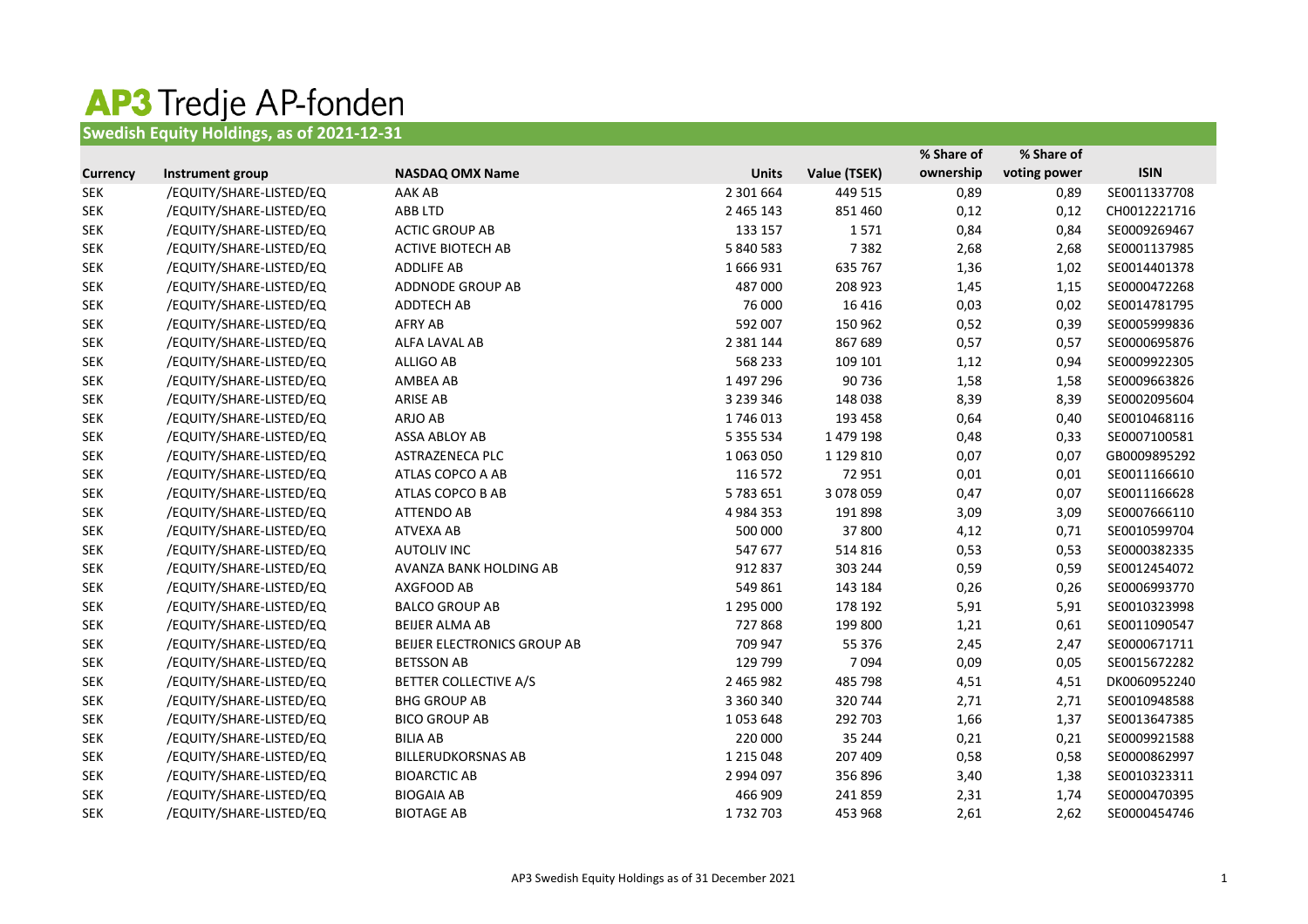|                 |                         |                                         |               |               | % Share of | % Share of   |              |
|-----------------|-------------------------|-----------------------------------------|---------------|---------------|------------|--------------|--------------|
| <b>Currency</b> | <b>Instrument group</b> | <b>NASDAQ OMX Name</b>                  | <b>Units</b>  | Value (TSEK)  | ownership  | voting power | <b>ISIN</b>  |
| <b>SEK</b>      | /EQUITY/SHARE-LISTED/EQ | <b>BOLIDEN AB</b>                       | 2 346 479     | 821 268       | 0,86       | 0,86         | SE0015811559 |
| <b>SEK</b>      | /EQUITY/SHARE-LISTED/EQ | <b>BONAVA AB</b>                        | 223 198       | 17465         | 0,21       | 0,11         | SE0008091581 |
| <b>SEK</b>      | /EQUITY/SHARE-LISTED/EQ | <b>BONESUPPORT HOLDING AB</b>           | 3 691 969     | 162 447       | 5,64       | 5,74         | SE0009858152 |
| <b>SEK</b>      | /EQUITY/SHARE-LISTED/EQ | <b>BOOZT AB</b>                         | 470 000       | 86 386        | 0,70       | 0,72         | SE0009888738 |
| <b>SEK</b>      | /EQUITY/SHARE-LISTED/EQ | <b>BOULE DIAGNOSTICS AB</b>             | 1625771       | 79 338        | 8,37       | 8,37         | SE0011231158 |
| <b>SEK</b>      | /EQUITY/SHARE-LISTED/EQ | <b>BRAVIDA HOLDING AB</b>               | 2 390 464     | 303 589       | 1,17       | 1,18         | SE0007491303 |
| <b>SEK</b>      | /EQUITY/SHARE-LISTED/EQ | <b>BTS GROUP AB</b>                     | 947 803       | 381 965       | 4,89       | 3,50         | SE0000805426 |
| <b>SEK</b>      | /EQUITY/SHARE-LISTED/EQ | <b>BUFAB AB</b>                         | 100 000       | 44 700        | 0,26       | 0,26         | SE0005677135 |
| <b>SEK</b>      | /EQUITY/SHARE-LISTED/EQ | <b>BULTEN AB</b>                        | 673 005       | 62 589        | 3,20       | 3,20         | SE0003849223 |
| <b>SEK</b>      | /EQUITY/SHARE-LISTED/EQ | <b>BYGGFAKTA GROUP NORDIC HOLDCO AB</b> | 4 594 000     | 298 610       | 2,10       | 2,10         | SE0016798581 |
| <b>SEK</b>      | /EQUITY/SHARE-LISTED/EQ | <b>CAMURUS AB</b>                       | 8 0 0 0       | 1 2 0 6       | 0,01       | 0,01         | SE0007692850 |
| <b>SEK</b>      | /EQUITY/SHARE-LISTED/EQ | <b>CARY GROUP AB</b>                    | 200 000       | 21 4 4 0      | 0,15       | 0,15         | SE0016609671 |
| <b>SEK</b>      | /EQUITY/SHARE-LISTED/EQ | CASTELLUM AB                            | 1 230 846     | 300 080       | 0,36       | 0,36         | SE0000379190 |
| <b>SEK</b>      | /EQUITY/SHARE-LISTED/EQ | <b>CATENA AB</b>                        | 259 000       | 146 076       | 0,63       | 0,63         | SE0001664707 |
| <b>SEK</b>      | /EQUITY/SHARE-LISTED/EQ | <b>CELLAVISION AB</b>                   | 165 158       | 53 709        | 0,69       | 0,69         | SE0000683484 |
| <b>SEK</b>      | /EQUITY/SHARE-LISTED/EQ | <b>CIBUS NORDIC REAL ESTATE AB</b>      | 100 000       | 29 080        | 0,23       | 0,23         | SE0010832204 |
| <b>SEK</b>      | /EQUITY/SHARE-LISTED/EQ | <b>CINT GROUP AB</b>                    | 3 891 700     | 561767        | 1,83       | 1,83         | SE0015483276 |
| <b>SEK</b>      | /EQUITY/SHARE-LISTED/EQ | <b>CLOETTA AB</b>                       | 24 0 74       | 631           | 0,01       | 0,01         | SE0002626861 |
| <b>SEK</b>      | /EQUITY/SHARE-LISTED/EQ | <b>COLLECTOR AB</b>                     | 79 0 86       | 3 0 0 4       | 0,04       | 0,04         | SE0007048020 |
| <b>SEK</b>      | /EQUITY/SHARE-LISTED/EQ | <b>COMPACTOR FASTIGHETER AB</b>         | 2 2 4 5 5 9 7 | 272 615       | 1,10       | 1,21         | SE0013512506 |
| <b>SEK</b>      | /EQUITY/SHARE-LISTED/EQ | COOR SERVICE MANAGEMENT HOLDING AB      | 1 2 2 1 1 6 6 | 100 929       | 1,27       | 1,27         | SE0007158829 |
| <b>SEK</b>      | /EQUITY/SHARE-LISTED/EQ | <b>COREM PROPERTY GROUP AB</b>          | 2 420 000     | 79 013        | 0,21       | 0,12         | SE0010714287 |
| <b>SEK</b>      | /EQUITY/SHARE-LISTED/EQ | <b>CREASPAC AB</b>                      | 500 000       | 50 300        | 2,00       | 2,00         | SE0016075691 |
| <b>SEK</b>      | /EQUITY/SHARE-LISTED/EQ | <b>CTEK AB</b>                          | 467757        | 94 534        | 0,95       | 0,95         | SE0016798763 |
| <b>SEK</b>      | /EQUITY/SHARE-LISTED/EQ | <b>CTT SYSTEMS AB</b>                   | 215 000       | 46 548        | 1,72       | 1,72         | SE0000418923 |
| <b>SEK</b>      | /EQUITY/SHARE-LISTED/EQ | <b>DIOS FASTIGHETER AB</b>              | 1463016       | 173 806       | 1,03       | 1,03         | SE0001634262 |
| SEK             | /EQUITY/SHARE-LISTED/EQ | DOMETIC GROUP AB                        | 1 3 3 7 6 3   | 159 246       | 0,42       | 0,42         | SE0007691613 |
| <b>SEK</b>      | /EQUITY/SHARE-LISTED/EQ | <b>ELANDERS AB</b>                      | 801 154       | 139 401       | 2,27       | 1,55         | SE0000119299 |
| <b>SEK</b>      | /EQUITY/SHARE-LISTED/EQ | <b>ELECTROLUX AB</b>                    | 5 121 020     | 1 1 2 4 0 6 4 | 1,66       | 1,34         | SE0016589188 |
| <b>SEK</b>      | /EQUITY/SHARE-LISTED/EQ | ELECTROLUX PROFESSIONAL AB              | 728 278       | 45 699        | 0,25       | 0,20         | SE0013747870 |
| <b>SEK</b>      | /EQUITY/SHARE-LISTED/EQ | <b>ELEKTA AB</b>                        | 4 646 870     | 532 299       | 1,21       | 0,90         | SE0000163628 |
| <b>SEK</b>      | /EQUITY/SHARE-LISTED/EQ | EOLUS VIND AB                           | 957           | 118           | 0,00       | 0,00         | SE0007075056 |
| <b>SEK</b>      | /EQUITY/SHARE-LISTED/EQ | EPIROC A AB                             | 866 291       | 198 554       | 0,07       | 0,10         | SE0015658109 |
| <b>SEK</b>      | /EQUITY/SHARE-LISTED/EQ | EPIROC B AB                             | 3 266 303     | 626 150       | 0,27       | 0,04         | SE0015658117 |
| <b>SEK</b>      | /EQUITY/SHARE-LISTED/EQ | EPISURF MEDICAL AB                      | 9 480 000     | 43 134        | 3,56       | 3,53         | SE0003491562 |
| <b>SEK</b>      | /EQUITY/SHARE-LISTED/EQ | EQT AB                                  | 1983773       | 978 000       | 0,20       | 0,20         | SE0012853455 |
| <b>SEK</b>      | /EQUITY/SHARE-LISTED/EQ | <b>ERICSSON A</b>                       | 4 2 5 3 5 3 3 | 426 204       | 0,13       | 0,75         | SE0000108649 |
| <b>SEK</b>      | /EQUITY/SHARE-LISTED/EQ | <b>ERICSSON B</b>                       | 18 091 621    | 1805363       | 0,54       | 0,32         | SE0000108656 |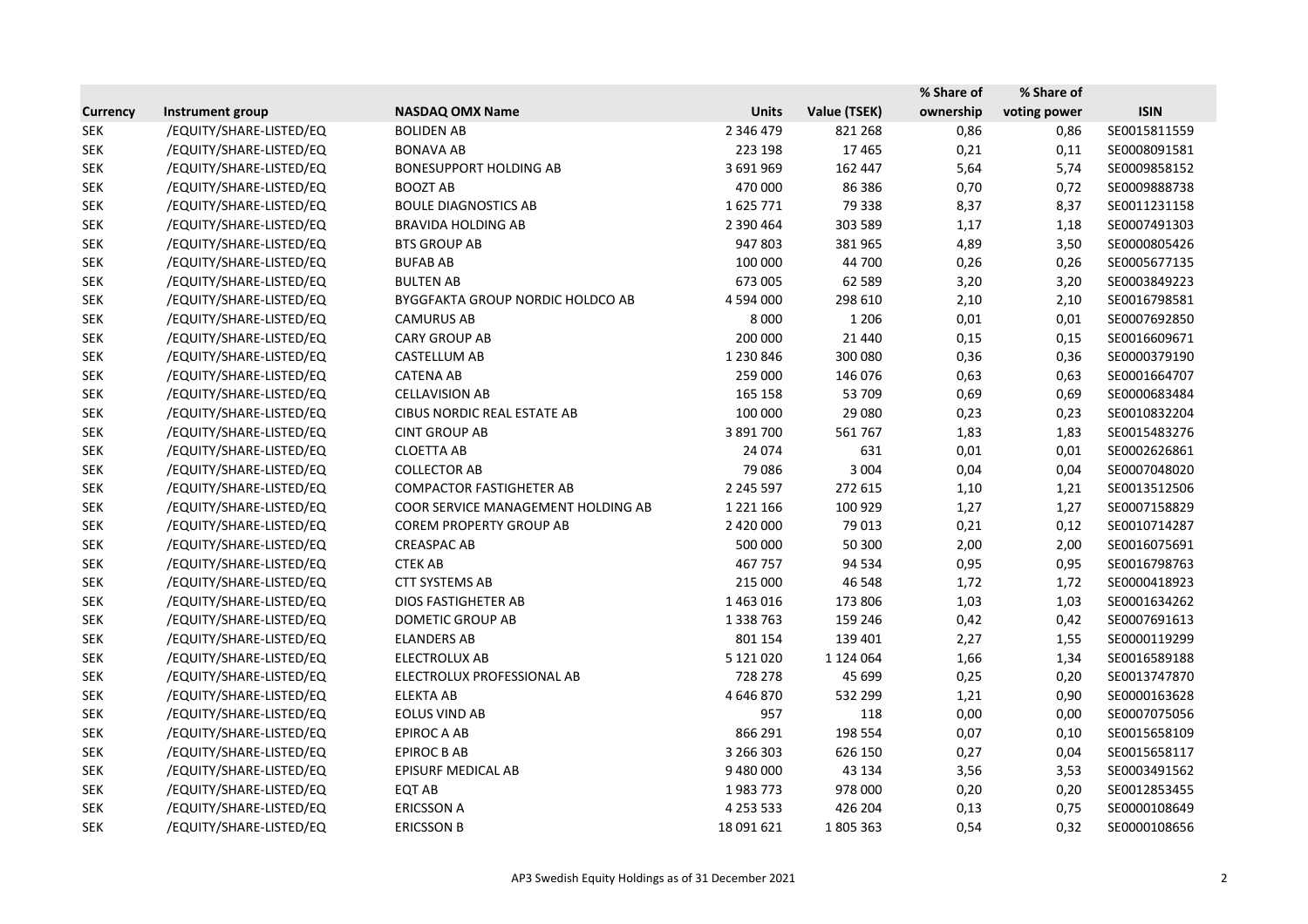|                 |                         |                                   |              |               | % Share of | % Share of   |              |
|-----------------|-------------------------|-----------------------------------|--------------|---------------|------------|--------------|--------------|
| <b>Currency</b> | Instrument group        | <b>NASDAQ OMX Name</b>            | <b>Units</b> | Value (TSEK)  | ownership  | voting power | <b>ISIN</b>  |
| <b>SEK</b>      | /EQUITY/SHARE-LISTED/EQ | <b>ESSITY AB</b>                  | 6 275 667    | 1853832       | 0,89       | 0,50         | SE0009922164 |
| <b>SEK</b>      | /EQUITY/SHARE-LISTED/EQ | <b>EVOLUTION AB</b>               | 466 889      | 600 513       | 0,22       | 0,22         | SE0012673267 |
| <b>SEK</b>      | /EQUITY/SHARE-LISTED/EQ | <b>FABEGE AB</b>                  | 4756373      | 720828        | 1,44       | 1,44         | SE0011166974 |
| <b>SEK</b>      | /EQUITY/SHARE-LISTED/EQ | <b>FAGERHULT AB</b>               | 3 500 000    | 213 150       | 1,98       | 1,98         | SE0010048884 |
| <b>SEK</b>      | /EQUITY/SHARE-LISTED/EQ | <b>FASTIGHETS AB BALDER</b>       | 290 370      | 189 263       | 0,16       | 0,10         | SE0000455057 |
| <b>SEK</b>      | /EQUITY/SHARE-LISTED/EQ | <b>FASTIGHETS AB TRIANON</b>      | 486 103      | 115 693       | 1,24       | 0,92         | SE0009921471 |
| <b>SEK</b>      | /EQUITY/SHARE-LISTED/EQ | <b>FINGERPRINT CARDS AB</b>       | 812 513      | 16 803        | 0,27       | 0,23         | SE0008374250 |
| <b>SEK</b>      | /EQUITY/SHARE-LISTED/EQ | <b>GARO AB</b>                    | 1 300 000    | 280 800       | 2,60       | 2,60         | SE0015812417 |
| <b>SEK</b>      | /EQUITY/SHARE-LISTED/EQ | <b>GETINGE AB</b>                 | 722 569      | 285 487       | 0,27       | 0,17         | SE0000202624 |
| <b>SEK</b>      | /EQUITY/SHARE-LISTED/EQ | <b>GRÄNGES AB</b>                 | 1 286 343    | 136 481       | 1,21       | 1,21         | SE0006288015 |
| <b>SEK</b>      | /EQUITY/SHARE-LISTED/EQ | <b>GREEN LANDSCAPING GROUP AB</b> | 2 143 750    | 188 650       | 4,07       | 4,07         | SE0010985028 |
| <b>SEK</b>      | /EQUITY/SHARE-LISTED/EQ | H & M HENNES & MAURITZ AB         | 7 249 041    | 1 290 909     | 0,44       | 0,21         | SE0000106270 |
| <b>SEK</b>      | /EQUITY/SHARE-LISTED/EQ | HANSA BIOPHARMA AB                | 1 389 650    | 123 401       | 3,00       | 3,11         | SE0002148817 |
| <b>SEK</b>      | /EQUITY/SHARE-LISTED/EQ | <b>HEMNET GROUP AB</b>            | 45 000       | 7529          | 0,04       | 0,04         | SE0015671995 |
| <b>SEK</b>      | /EQUITY/SHARE-LISTED/EQ | <b>HEXAGON AB</b>                 | 8729207      | 1 2 5 3 9 5 1 | 0,32       | 0,24         | SE0015961909 |
| <b>SEK</b>      | /EQUITY/SHARE-LISTED/EQ | <b>HEXATRONIC GROUP AB</b>        | 252 000      | 127 008       | 0,62       | 0,63         | SE0002367797 |
| <b>SEK</b>      | /EQUITY/SHARE-LISTED/EQ | <b>HEXPOL AB</b>                  | 3 180 413    | 385 784       | 0,92       | 0,67         | SE0007074281 |
| <b>SEK</b>      | /EQUITY/SHARE-LISTED/EQ | <b>HOLMEN AB</b>                  | 434 512      | 188 882       | 0,27       | 0,08         | SE0011090018 |
| <b>SEK</b>      | /EQUITY/SHARE-LISTED/EQ | HUFVUDSTADEN AB                   | 2 155 347    | 291 403       | 1,02       | 0,21         | SE0000170375 |
| <b>SEK</b>      | /EQUITY/SHARE-LISTED/EQ | <b>HUMANA AB</b>                  | 938 609      | 68 237        | 1,77       | 1,77         | SE0008040653 |
| <b>SEK</b>      | /EQUITY/SHARE-LISTED/EQ | HUSQVARNA AB                      | 3 268 017    | 473 372       | 0,57       | 0,21         | SE0001662230 |
| <b>SEK</b>      | /EQUITY/SHARE-LISTED/EQ | IAR SYSTEMS GROUP AB              | 728 930      | 85 868        | 5,22       | 5,22         | SE0005851706 |
| <b>SEK</b>      | /EQUITY/SHARE-LISTED/EQ | <b>INDUSTRIVÄRDEN A AB</b>        | 521945       | 150 529       | 0,12       | 0,19         | SE0000190126 |
| <b>SEK</b>      | /EQUITY/SHARE-LISTED/EQ | <b>INDUSTRIVÄRDEN CAB</b>         | 563 119      | 159 982       | 0,13       | 0,02         | SE0000107203 |
| <b>SEK</b>      | /EQUITY/SHARE-LISTED/EQ | <b>INDUTRADE AB</b>               | 600 000      | 166 320       | 0,16       | 0,16         | SE0001515552 |
| <b>SEK</b>      | /EQUITY/SHARE-LISTED/EQ | INFANT BACTERIAL THERAPEUTICS AB  | 501 579      | 33 505        | 4,47       | 3,43         | SE0008015259 |
| <b>SEK</b>      | /EQUITY/SHARE-LISTED/EQ | <b>INSTALCO AB</b>                | 396 740      | 172 344       | 0,76       | 0,76         | SE0009664253 |
| <b>SEK</b>      | /EQUITY/SHARE-LISTED/EQ | <b>INVESTMENT AB LATOUR</b>       | 423 635      | 156 194       | 0,07       | 0,04         | SE0010100958 |
| <b>SEK</b>      | /EQUITY/SHARE-LISTED/EQ | <b>INVESTOR A AB</b>              | 4 168 180    | 994 528       | 0,14       | 0,29         | SE0015811955 |
| <b>SEK</b>      | /EQUITY/SHARE-LISTED/EQ | <b>INVESTOR B AB</b>              | 11 711 970   | 2 667 401     | 0,38       | 0,08         | SE0015811963 |
| <b>SEK</b>      | /EQUITY/SHARE-LISTED/EQ | <b>INVISIO AB</b>                 | 700 000      | 114 660       | 1,57       | 1,57         | SE0001200015 |
| <b>SEK</b>      | /EQUITY/SHARE-LISTED/EQ | <b>IRLAB THERAPEUTICS AB</b>      | 1847994      | 81 312        | 3,57       | 3,57         | SE0012675361 |
| <b>SEK</b>      | /EQUITY/SHARE-LISTED/EQ | <b>ITAB SHOP CONCEPT AB</b>       | 3 000 000    | 40 260        | 1,38       | 1,38         | SE0015962097 |
| <b>SEK</b>      | /EQUITY/SHARE-LISTED/EQ | JM AB                             | 230 251      | 94 081        | 0,33       | 0,33         | SE0000806994 |
| <b>SEK</b>      | /EQUITY/SHARE-LISTED/EQ | <b>KARNOV GROUP AB</b>            | 955 000      | 63 985        | 0,88       | 0,89         | SE0012323715 |
| <b>SEK</b>      | /EQUITY/SHARE-LISTED/EQ | <b>KARO PHARMA AB</b>             | 5 0 0 0      | 300           | 0,00       | 0,00         | SE0007464888 |
| <b>SEK</b>      | /EQUITY/SHARE-LISTED/EQ | <b>K-FAST HOLDING AB</b>          | 719 430      | 62 590        | 0,33       | 0,24         | SE0016101679 |
| <b>SEK</b>      | /EQUITY/SHARE-LISTED/EQ | KINDRED GROUP PLC                 | 6 606 588    | 711 530       | 2,87       | 2,87         | SE0007871645 |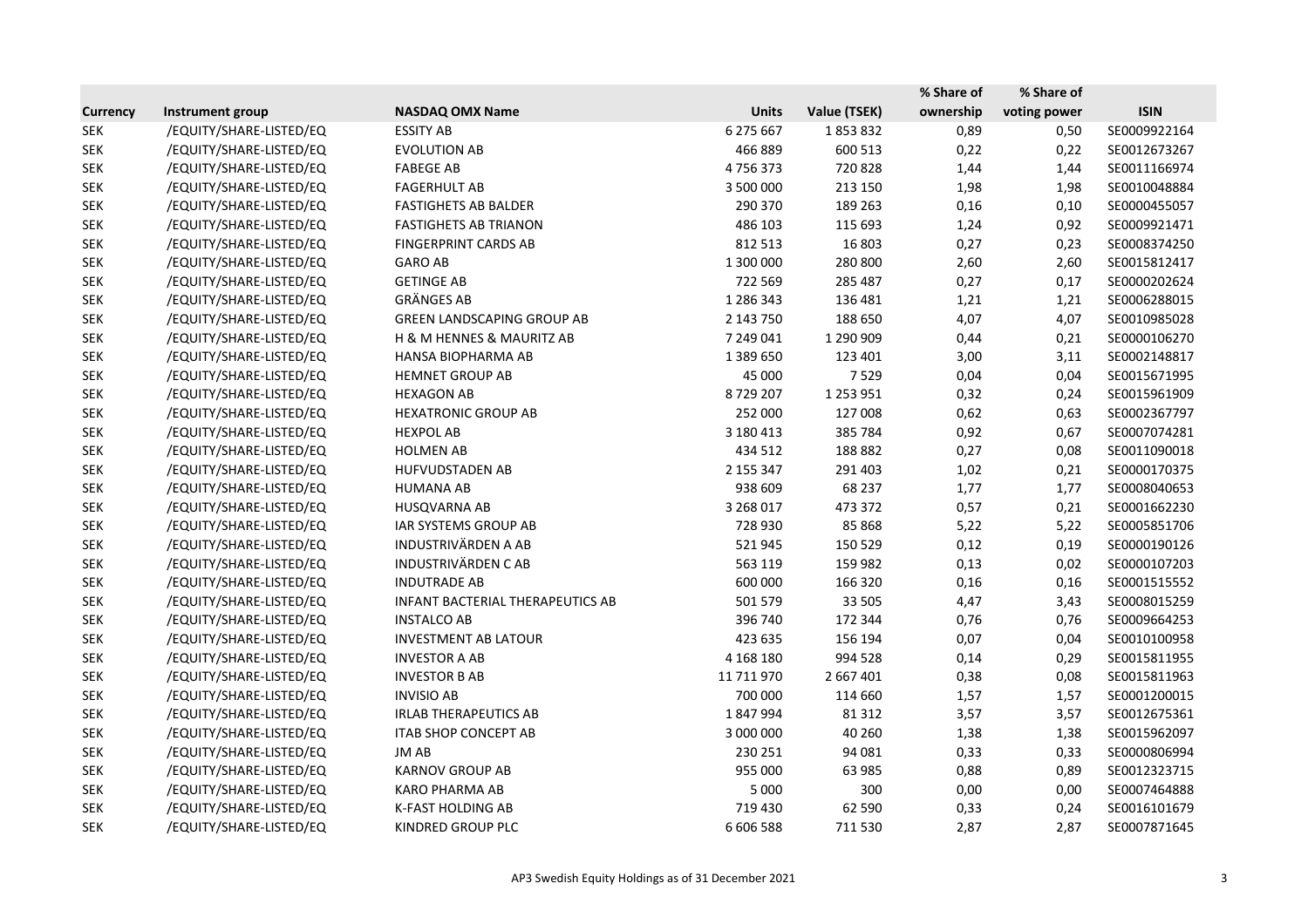|                 |                         |                                    |               |              | % Share of | % Share of   |              |
|-----------------|-------------------------|------------------------------------|---------------|--------------|------------|--------------|--------------|
| <b>Currency</b> | Instrument group        | <b>NASDAQ OMX Name</b>             | <b>Units</b>  | Value (TSEK) | ownership  | voting power | <b>ISIN</b>  |
| <b>SEK</b>      | /EQUITY/SHARE-LISTED/EQ | <b>KINNEVIK AB</b>                 | 871 104       | 281 149      | 0,31       | 0,15         | SE0015810247 |
| <b>SEK</b>      | /EQUITY/SHARE-LISTED/EQ | <b>KLARABO SVERIGE AB</b>          | 300 850       | 14 5 31      | 0,23       | 0,11         | SE0010832287 |
| <b>SEK</b>      | /EQUITY/SHARE-LISTED/EQ | L E LUNDBERGFORETAGEN AB           | 1913          | 972          | 0,00       | 0,00         | SE0000108847 |
| <b>SEK</b>      | /EQUITY/SHARE-LISTED/EQ | LAGERCRANTZ GROUP AB               | 1 3 6 5 7 5   | 181891       | 0,66       | 0,46         | SE0014990966 |
| <b>SEK</b>      | /EQUITY/SHARE-LISTED/EQ | LIFCO AB                           | 204 000       | 55 2 23      | 0,04       | 0,03         | SE0015949201 |
| <b>SEK</b>      | /EQUITY/SHARE-LISTED/EQ | LIME TECHNOLOGIES AB               | 126 000       | 43 3 69      | 0,95       | 0,95         | SE0011870195 |
| <b>SEK</b>      | /EQUITY/SHARE-LISTED/EQ | <b>LOOMIS AB</b>                   | 2 202 295     | 530 092      | 2,93       | 2,93         | SE0014504817 |
| <b>SEK</b>      | /EQUITY/SHARE-LISTED/EQ | <b>MEDCAP AB</b>                   | 500 000       | 89 000       | 3,38       | 3,38         | SE0009160872 |
| <b>SEK</b>      | /EQUITY/SHARE-LISTED/EQ | MEDICOVER AB                       | 656 000       | 242 720      | 0,43       | 0,08         | SE0009778848 |
| <b>SEK</b>      | /EQUITY/SHARE-LISTED/EQ | <b>MEKONOMEN AB</b>                | 70 000        | 10 997       | 0,12       | 0,12         | SE0002110064 |
| <b>SEK</b>      | /EQUITY/SHARE-LISTED/EQ | MIDSONA AB                         | 1837288       | 99 397       | 2,53       | 2,44         | SE0000565228 |
| <b>SEK</b>      | /EQUITY/SHARE-LISTED/EQ | MILDEF GROUP AB                    | 2 400 000     | 125 520      | 6,60       | 6,60         | SE0016074249 |
| <b>SEK</b>      | /EQUITY/SHARE-LISTED/EQ | MILLICOM INTERNATIONAL CELLULAR SA | 195 289       | 50 248       | 0,19       | 0,19         | SE0001174970 |
| <b>SEK</b>      | /EQUITY/SHARE-LISTED/EQ | <b>MIPS AB</b>                     | 75 000        | 89 0 25      | 0,29       | 0,29         | SE0009216278 |
| <b>SEK</b>      | /EQUITY/SHARE-LISTED/EQ | MODERN TIMES GROUP MTG AB          | 2 487 500     | 229 845      | 2,13       | 2,04         | SE0000412371 |
| <b>SEK</b>      | /EQUITY/SHARE-LISTED/EQ | <b>MYCRONIC AB</b>                 | 283 467       | 59 812       | 0,29       | 0,29         | SE0000375115 |
| <b>SEK</b>      | /EQUITY/SHARE-LISTED/EQ | <b>NCAB GROUP AB</b>               | 7 153 220     | 626 407      | 3,83       | 3,83         | SE0017160773 |
| <b>SEK</b>      | /EQUITY/SHARE-LISTED/EQ | NEDERMAN HOLDING AB                | 1 100 000     | 239 800      | 3,13       | 3,13         | SE0011204510 |
| <b>SEK</b>      | /EQUITY/SHARE-LISTED/EQ | NIBE INDUSTRIER AB                 | 4 4 4 4 4 0 7 | 608 320      | 0,22       | 0,11         | SE0015988019 |
| <b>SEK</b>      | /EQUITY/SHARE-LISTED/EQ | NIVIKA FASTIGHETER AB              | 2 631 578     | 234 210      | 4,66       | 0,94         | SE0017083272 |
| <b>SEK</b>      | /EQUITY/SHARE-LISTED/EQ | <b>NOBIA AB</b>                    | 23 450        | 1 2 7 8      | 0,01       | 0,01         | SE0000949331 |
| <b>SEK</b>      | /EQUITY/SHARE-LISTED/EQ | <b>NOBINA AB</b>                   | 2 200 000     | 235 400      | 2,49       | 2,49         | SE0007185418 |
| <b>SEK</b>      | /EQUITY/SHARE-LISTED/EQ | <b>NORDEA BANK ABP</b>             | 14 218 019    | 1571091      | 0,36       | 0,36         | FI4000297767 |
| <b>SEK</b>      | /EQUITY/SHARE-LISTED/EQ | NORDIC ENTERTAINMENT GROUP AB      | 332 677       | 156 092      | 0,42       | 0,40         | SE0012116390 |
| <b>SEK</b>      | /EQUITY/SHARE-LISTED/EQ | NORDIC WATERPROOFING HOLDING AB    | 1 200 000     | 267 600      | 4,98       | 4,98         | SE0014731089 |
| <b>SEK</b>      | /EQUITY/SHARE-LISTED/EQ | NORVA24 GROUP AB                   | 3 857 324     | 131824       | 2,11       | 2,11         | SE0017084759 |
| <b>SEK</b>      | /EQUITY/SHARE-LISTED/EQ | <b>NYFOSA AB</b>                   | 925 000       | 144 300      | 0,48       | 0,48         | SE0011426428 |
| <b>SEK</b>      | /EQUITY/SHARE-LISTED/EQ | PANDOX AB                          | 452 378       | 66 047       | 0,25       | 0,14         | SE0007100359 |
| <b>SEK</b>      | /EQUITY/SHARE-LISTED/EQ | <b>PEAB AB</b>                     | 590 000       | 67378        | 0,20       | 0,10         | SE0000106205 |
| <b>SEK</b>      | /EQUITY/SHARE-LISTED/EQ | PLATZER FASTIGHETER HOLDING AB     | 1947805       | 264 122      | 1,62       | 0,65         | SE0004977692 |
| <b>SEK</b>      | /EQUITY/SHARE-LISTED/EQ | PRICER AB                          | 2 467 827     | 60 4 62      | 2,22       | 2,21         | SE0000233934 |
| <b>SEK</b>      | /EQUITY/SHARE-LISTED/EQ | Q-LINEA AB                         | 919 500       | 103 904      | 3,11       | 3,11         | SE0011527845 |
| <b>SEK</b>      | /EQUITY/SHARE-LISTED/EQ | RATOS AB                           | 925 000       | 53 604       | 0,28       | 0,09         | SE0000111940 |
| <b>SEK</b>      | /EQUITY/SHARE-LISTED/EQ | READLY INTERNATIONAL AB            | 2 2 6 4 5 3 5 | 40 648       | 5,97       | 5,97         | SE0014855292 |
| <b>SEK</b>      | /EQUITY/SHARE-LISTED/EQ | <b>RESURS HOLDING AB</b>           | 4 186 224     | 159 160      | 2,09       | 2,09         | SE0007665823 |
| <b>SEK</b>      | /EQUITY/SHARE-LISTED/EQ | <b>RVRC HOLDING AB</b>             | 500 000       | 52 350       | 0,44       | 0,44         | SE0015962485 |
| <b>SEK</b>      | /EQUITY/SHARE-LISTED/EQ | SAAB AB                            | 11 500        | 2648         | 0,01       | 0,01         | SE0000112385 |
| <b>SEK</b>      | /EQUITY/SHARE-LISTED/EQ | SAGAX AB                           | 24 227 658    | 7 389 436    | 5,43       | 3,52         | SE0005127818 |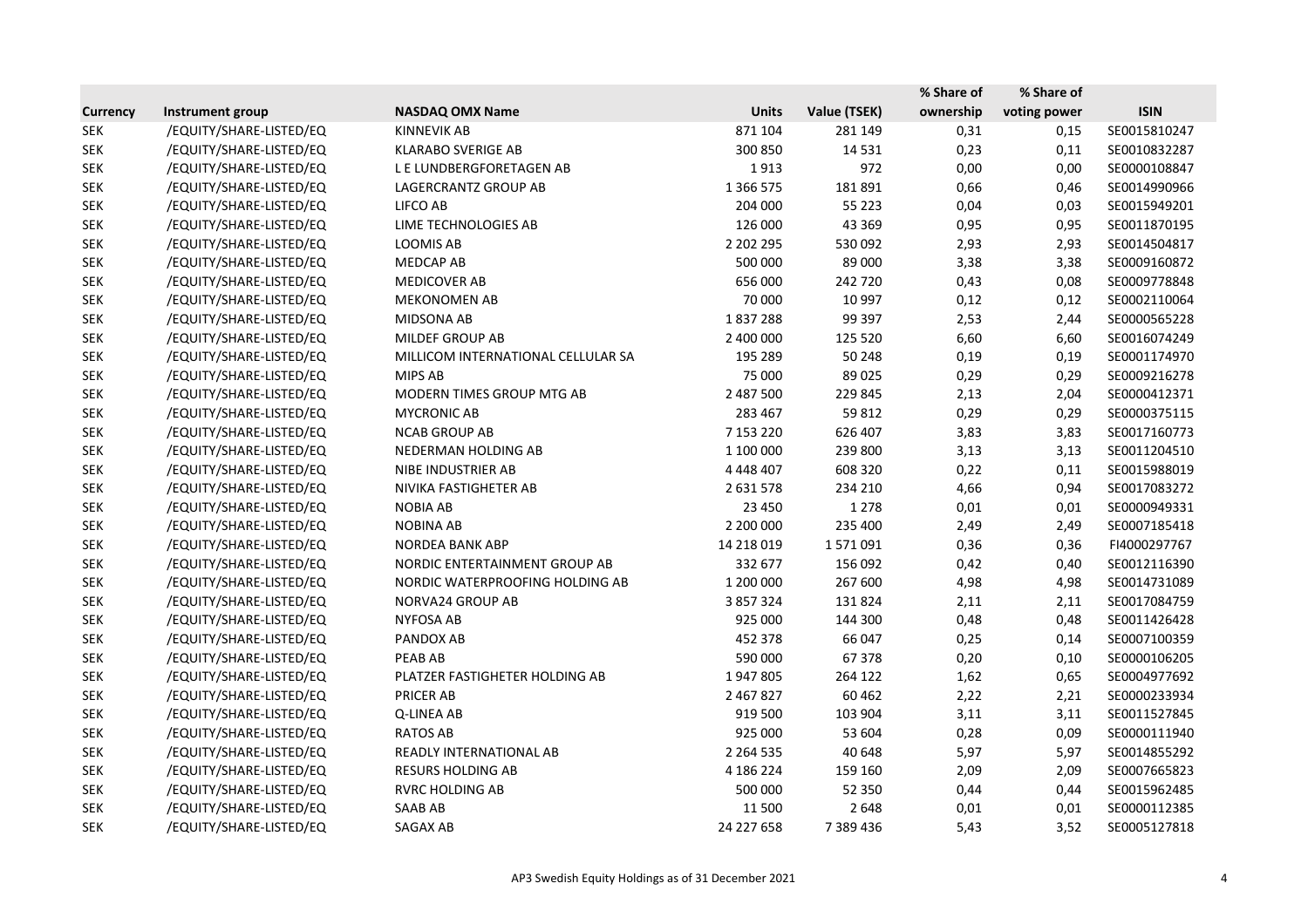|                 |                         |                                     |               |               | % Share of | % Share of   |              |
|-----------------|-------------------------|-------------------------------------|---------------|---------------|------------|--------------|--------------|
| <b>Currency</b> | Instrument group        | <b>NASDAQ OMX Name</b>              | <b>Units</b>  | Value (TSEK)  | ownership  | voting power | <b>ISIN</b>  |
| <b>SEK</b>      | /EQUITY/SHARE-LISTED/EQ | SAMHALLSBYGGNADSBOLAGET I NORDEN AB | 2720000       | 180 662       | 0,17       | 0,08         | SE0009554454 |
| <b>SEK</b>      | /EQUITY/SHARE-LISTED/EQ | SANDVIK AB                          | 7 5 5 7 2 4 1 | 1908959       | 0,60       | 0,60         | SE0000667891 |
| <b>SEK</b>      | /EQUITY/SHARE-LISTED/EQ | <b>SANIONA AB</b>                   | 1886792       | 16 698        | 3,02       | 3,02         | SE0005794617 |
| <b>SEK</b>      | /EQUITY/SHARE-LISTED/EQ | <b>SCANDIC HOTELS GROUP AB</b>      | 589 645       | 21516         | 0,31       | 0,31         | SE0007640156 |
| <b>SEK</b>      | /EQUITY/SHARE-LISTED/EQ | <b>SECTRA AB</b>                    | 270 000       | 54 054        | 0,14       | 0,09         | SE0016278196 |
| <b>SEK</b>      | /EQUITY/SHARE-LISTED/EQ | <b>SECURITAS AB</b>                 | 5 140 624     | 640 779       | 1,41       | 0,99         | SE0000163594 |
| <b>SEK</b>      | /EQUITY/SHARE-LISTED/EQ | SEDANA MEDICAL AB                   | 1735989       | 170 214       | 1,75       | 1,75         | SE0015988373 |
| <b>SEK</b>      | /EQUITY/SHARE-LISTED/EQ | <b>SINCH AB</b>                     | 1690276       | 194 551       | 0,22       | 0,22         | SE0016101844 |
| <b>SEK</b>      | /EQUITY/SHARE-LISTED/EQ | SIVERS SEMICONDUCTORS AB            | 3 050 000     | 59 140        | 1,75       | 1,76         | SE0003917798 |
| <b>SEK</b>      | /EQUITY/SHARE-LISTED/EQ | SKANDINAVISKA ENSKILDA BANKEN AB    | 9779711       | 1 2 3 0 7 7 7 | 0,45       | 0,45         | SE0000148884 |
| <b>SEK</b>      | /EQUITY/SHARE-LISTED/EQ | <b>SKANSKA AB</b>                   | 3 123 378     | 731 495       | 0,74       | 0,52         | SE0000113250 |
| <b>SEK</b>      | /EQUITY/SHARE-LISTED/EQ | <b>SKF AB</b>                       | 2 7 3 4 9 2 3 | 586 641       | 0,60       | 0,37         | SE0000108227 |
| <b>SEK</b>      | /EQUITY/SHARE-LISTED/EQ | <b>SKISTAR AB</b>                   | 74 828        | 12721         | 0,10       | 0,07         | SE0012141687 |
| <b>SEK</b>      | /EQUITY/SHARE-LISTED/EQ | SOLID FÖRSÄKRING AB                 | 418 622       | 24 5 94       | 2,09       | 2,09         | SE0017082548 |
| <b>SEK</b>      | /EQUITY/SHARE-LISTED/EQ | <b>SSAB AB</b>                      | 6 8 10 3 45   | 310 620       | 0,66       | 0,18         | SE0000120669 |
| <b>SEK</b>      | /EQUITY/SHARE-LISTED/EQ | STENDORREN FASTIGHETER AB           | 750 000       | 228 375       | 2,64       | 1,47         | SE0006543344 |
| <b>SEK</b>      | /EQUITY/SHARE-LISTED/EQ | <b>STILLFRONT GROUP AB</b>          | 1765000       | 85 250        | 0,46       | 0,46         | SE0015346135 |
| <b>SEK</b>      | /EQUITY/SHARE-LISTED/EQ | STORA ENSO OYJ                      | 1032019       | 170 490       | 0,13       | 0,04         | FI0009007611 |
| <b>SEK</b>      | /EQUITY/SHARE-LISTED/EQ | STORSKOGEN GROUP AB                 | 2 340 000     | 142 623       | 0,14       | 0,08         | SE0016797732 |
| <b>SEK</b>      | /EQUITY/SHARE-LISTED/EQ | SVENSKA CELLULOSA AB SCA            | 2 403 797     | 386 410       | 0,34       | 0,19         | SE0000112724 |
| <b>SEK</b>      | /EQUITY/SHARE-LISTED/EQ | SVENSKA HANDELSBANKEN AB            | 8 9 5 7 9 4 4 | 876 624       | 0,45       | 0,46         | SE0007100599 |
| <b>SEK</b>      | /EQUITY/SHARE-LISTED/EQ | SWECO AB                            | 1020000       | 173 604       | 0,28       | 0,16         | SE0014960373 |
| <b>SEK</b>      | /EQUITY/SHARE-LISTED/EQ | <b>SWEDBANK AB</b>                  | 9 9 9 4 8 5 2 | 1820063       | 0,88       | 0,88         | SE0000242455 |
| <b>SEK</b>      | /EQUITY/SHARE-LISTED/EQ | <b>SWEDISH MATCH AB</b>             | 6 5 5 2 1 5 4 | 471886        | 0,41       | 0,41         | SE0015812219 |
| <b>SEK</b>      | /EQUITY/SHARE-LISTED/EQ | SWEDISH ORPHAN BIOVITRUM AB         | 1 1 2 0 9 3 8 | 207 486       | 0,36       | 0,36         | SE0000872095 |
| <b>SEK</b>      | /EQUITY/SHARE-LISTED/EQ | SYSTEMAIR AB                        | 1621156       | 165 196       | 0,78       | 0,78         | SE0016609499 |
| SEK             | /EQUITY/SHARE-LISTED/EQ | TELE2 AB                            | 3 217 560     | 415 387       | 0,46       | 0,36         | SE0005190238 |
| SEK             | /EQUITY/SHARE-LISTED/EQ | <b>TELIA CO AB</b>                  | 22 200 955    | 786 025       | 0,54       | 0,54         | SE0000667925 |
| <b>SEK</b>      | /EQUITY/SHARE-LISTED/EQ | THULE GROUP AB                      | 561 161       | 307 516       | 0,54       | 0,54         | SE0006422390 |
| <b>SEK</b>      | /EQUITY/SHARE-LISTED/EQ | <b>TOBILAB</b>                      | 102 000       | 3745          | 0,10       | 0,10         | SE0002591420 |
| SEK             | /EQUITY/SHARE-LISTED/EQ | <b>TOBII DYNAVOX AB</b>             | 102 000       | 3 2 8 5       | 0,10       | 0,10         | SE0017105620 |
| <b>SEK</b>      | /EQUITY/SHARE-LISTED/EQ | <b>TRATON SE</b>                    | 1 198 799     | 274 525       | 0,24       | 0,24         | DE000TRAT0N7 |
| <b>SEK</b>      | /EQUITY/SHARE-LISTED/EQ | <b>TRELLEBORG AB</b>                | 1 408 012     | 334 825       | 0,52       | 0,27         | SE0000114837 |
| <b>SEK</b>      | /EQUITY/SHARE-LISTED/EQ | TRIONA HOLDING SA                   | 4 9 2 5 5 7 4 | 855 080       | 1,97       | 1,97         | SE0015192067 |
| <b>SEK</b>      | /EQUITY/SHARE-LISTED/EQ | <b>TROAX GROUP AB</b>               | 36 000        | 16 686        | 0,06       | 0,06         | SE0012729366 |
| <b>SEK</b>      | /EQUITY/SHARE-LISTED/EQ | TRUECALLER AB                       | 220 000       | 25 0 36       | 0,06       | 0,03         | SE0016787071 |
| <b>SEK</b>      | /EQUITY/SHARE-LISTED/EQ | <b>VBG GROUP AB</b>                 | 657 607       | 123 630       | 2,51       | 1,37         | SE0000115107 |
| <b>SEK</b>      | /EQUITY/SHARE-LISTED/EQ | <b>VEONEER INC</b>                  | 471 366       | 151 308       | 0,82       | 0,82         | SE0011115963 |